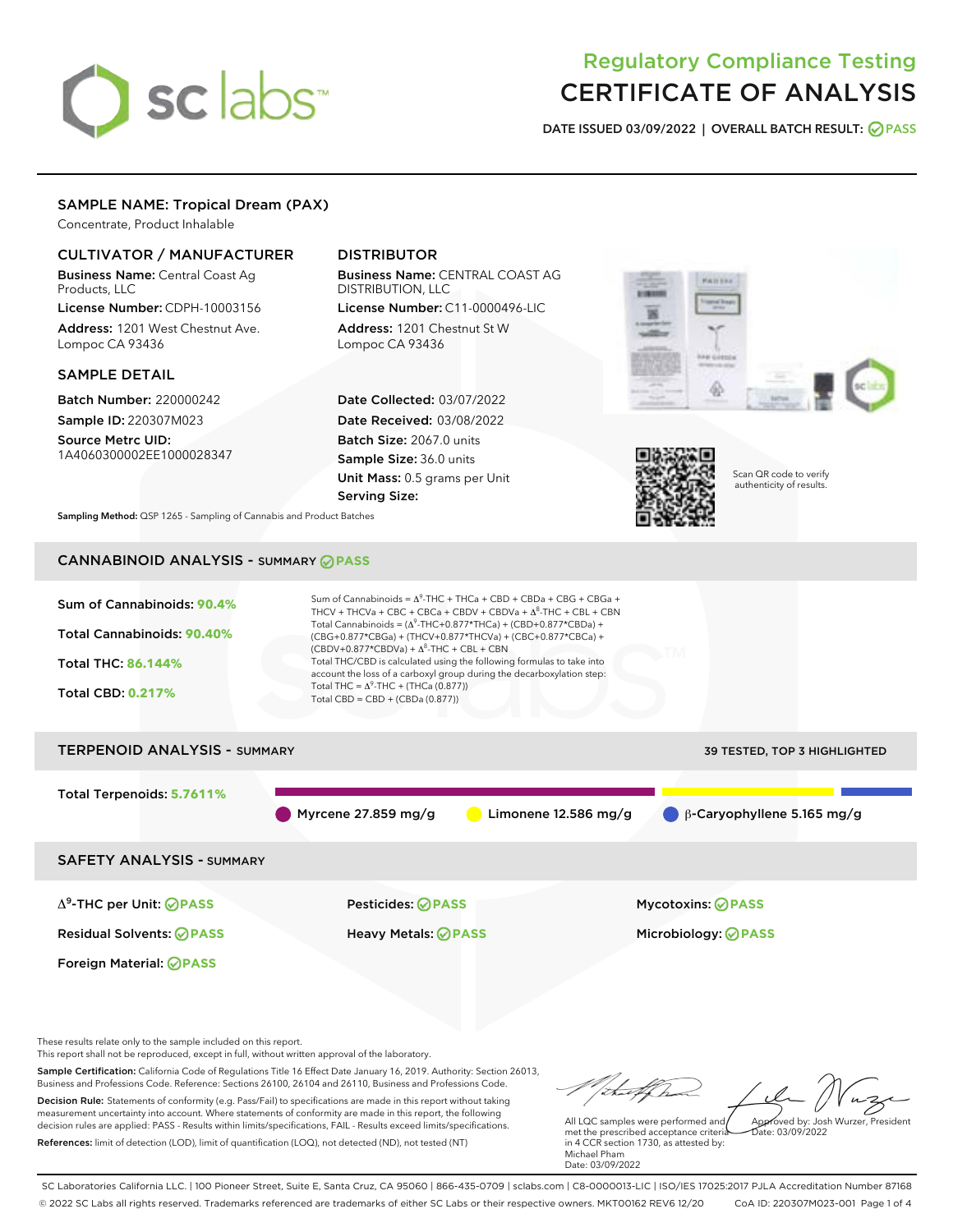



TROPICAL DREAM (PAX) | DATE ISSUED 03/09/2022 | OVERALL BATCH RESULT: **○** PASS

#### CANNABINOID TEST RESULTS - 03/08/2022 2 PASS

Tested by high-performance liquid chromatography with diode-array detection (HPLC-DAD). **Method:** QSP 1157 - Analysis of Cannabinoids by HPLC-DAD

#### TOTAL CANNABINOIDS: **90.40%**

Total Cannabinoids (Total THC) + (Total CBD) + (Total CBG) + (Total THCV) + (Total CBC) +  $(Total CBDV) +  $\Delta^8$ -THC + CBL + CBN$ 

TOTAL THC: **86.144%** Total THC (Δ<sup>9</sup> -THC+0.877\*THCa)

TOTAL CBD: **0.217%**

Total CBD (CBD+0.877\*CBDa)

TOTAL CBG: 3.079% Total CBG (CBG+0.877\*CBGa)

TOTAL THCV: 0.56% Total THCV (THCV+0.877\*THCVa)

TOTAL CBC: ND Total CBC (CBC+0.877\*CBCa)

TOTAL CBDV: ND Total CBDV (CBDV+0.877\*CBDVa)

| <b>COMPOUND</b>  | LOD/LOQ<br>(mg/g)          | <b>MEASUREMENT</b><br><b>UNCERTAINTY</b><br>(mg/g) | <b>RESULT</b><br>(mg/g) | <b>RESULT</b><br>(%) |
|------------------|----------------------------|----------------------------------------------------|-------------------------|----------------------|
| $\Lambda^9$ -THC | 0.06 / 0.26                | ±23.087                                            | 861.44                  | 86.144               |
| <b>CBG</b>       | 0.06/0.19                  | ±0.945                                             | 30.79                   | 3.079                |
| <b>THCV</b>      | 0.1 / 0.2                  | ±0.22                                              | 5.6                     | 0.56                 |
| <b>CBN</b>       | 0.1/0.3                    | ±0.12                                              | 2.4                     | 0.24                 |
| <b>CBD</b>       | 0.07/0.29                  | ±0.078                                             | 2.17                    | 0.217                |
| $\Delta^8$ -THC  | 0.1 / 0.4                  | ±0.10                                              | 1.6                     | 0.16                 |
| <b>THCa</b>      | 0.05/0.14                  | N/A                                                | <b>ND</b>               | <b>ND</b>            |
| <b>THCVa</b>     | 0.07 / 0.20                | N/A                                                | <b>ND</b>               | <b>ND</b>            |
| <b>CBDa</b>      | 0.02/0.19                  | N/A                                                | <b>ND</b>               | <b>ND</b>            |
| <b>CBDV</b>      | 0.04 / 0.15                | N/A                                                | <b>ND</b>               | <b>ND</b>            |
| <b>CBDVa</b>     | 0.03/0.53                  | N/A                                                | <b>ND</b>               | <b>ND</b>            |
| <b>CBGa</b>      | 0.1 / 0.2                  | N/A                                                | <b>ND</b>               | <b>ND</b>            |
| <b>CBL</b>       | 0.06 / 0.24                | N/A                                                | <b>ND</b>               | <b>ND</b>            |
| <b>CBC</b>       | 0.2 / 0.5                  | N/A                                                | <b>ND</b>               | <b>ND</b>            |
| <b>CBCa</b>      | 0.07/0.28                  | N/A                                                | <b>ND</b>               | <b>ND</b>            |
|                  | <b>SUM OF CANNABINOIDS</b> |                                                    | 904.0 mg/g              | 90.4%                |

#### **UNIT MASS: 0.5 grams per Unit**

| $\Delta^9$ -THC per Unit               | 1100 per-package limit | 430.72 mg/unit | <b>PASS</b> |
|----------------------------------------|------------------------|----------------|-------------|
| <b>Total THC per Unit</b>              |                        | 430.72 mg/unit |             |
| <b>CBD</b> per Unit                    |                        | $1.08$ mg/unit |             |
| <b>Total CBD per Unit</b>              |                        | $1.08$ mg/unit |             |
| <b>Sum of Cannabinoids</b><br>per Unit |                        | 452.0 mg/unit  |             |
| <b>Total Cannabinoids</b><br>per Unit  |                        | 452.0 mg/unit  |             |

| <b>COMPOUND</b>         | LOD/LOQ<br>(mg/g) | <b>MEASUREMENT</b><br><b>UNCERTAINTY</b><br>(mg/g) | <b>RESULT</b><br>(mg/g)                         | <b>RESULT</b><br>(%) |
|-------------------------|-------------------|----------------------------------------------------|-------------------------------------------------|----------------------|
| <b>Myrcene</b>          | 0.008 / 0.025     | ±0.2786                                            | 27.859                                          | 2.7859               |
| Limonene                | 0.005 / 0.016     | ±0.1397                                            | 12.586                                          | 1.2586               |
| β-Caryophyllene         | 0.004 / 0.012     | ±0.1431                                            | 5.165                                           | 0.5165               |
| Linalool                | 0.009 / 0.032     | ±0.0859                                            | 2.902                                           | 0.2902               |
| β-Pinene                | 0.004 / 0.014     | ±0.0163                                            | 1.837                                           | 0.1837               |
| trans-β-Farnesene       | 0.008 / 0.025     | ±0.0402                                            | 1.456                                           | 0.1456               |
| $\alpha$ -Humulene      | 0.009 / 0.029     | ±0.0360                                            | 1.441                                           | 0.1441               |
| $\alpha$ -Pinene        | 0.005 / 0.017     | ±0.0052                                            | 0.769                                           | 0.0769               |
| Fenchol                 | 0.010 / 0.034     | ±0.0212                                            | 0.704                                           | 0.0704               |
| <b>Geranyl Acetate</b>  | 0.004 / 0.014     | ±0.0224                                            | 0.691                                           | 0.0691               |
| Terpineol               | 0.009 / 0.031     | ±0.0270                                            | 0.565                                           | 0.0565               |
| Terpinolene             | 0.008 / 0.026     | ±0.0050                                            | 0.312                                           | 0.0312               |
| Valencene               | 0.009 / 0.030     | ±0.0126                                            | 0.235                                           | 0.0235               |
| Camphene                | 0.005 / 0.015     | ±0.0021                                            | 0.232                                           | 0.0232               |
| Nerolidol               | 0.006 / 0.019     | ±0.0087                                            | 0.178                                           | 0.0178               |
| <b>Borneol</b>          | 0.005 / 0.016     | ±0.0057                                            | 0.174                                           | 0.0174               |
| Fenchone                | 0.009 / 0.028     | ±0.0032                                            | 0.141                                           | 0.0141               |
| β-Ocimene               | 0.006 / 0.020     | ±0.0030                                            | 0.121                                           | 0.0121               |
| $\alpha$ -Bisabolol     | 0.008 / 0.026     | ±0.0028                                            | 0.068                                           | 0.0068               |
| Caryophyllene<br>Oxide  | 0.010 / 0.033     | ±0.0024                                            | 0.067                                           | 0.0067               |
| Geraniol                | 0.002 / 0.007     | ±0.0012                                            | 0.036                                           | 0.0036               |
| Guaiol                  | 0.009 / 0.030     | ±0.0012                                            | 0.033                                           | 0.0033               |
| $\gamma$ -Terpinene     | 0.006 / 0.018     | ±0.0003                                            | 0.022                                           | 0.0022               |
| Citronellol             | 0.003 / 0.010     | ±0.0006                                            | 0.017                                           | 0.0017               |
| Sabinene                | 0.004 / 0.014     | N/A                                                | <loq< th=""><th><loq< th=""></loq<></th></loq<> | <loq< th=""></loq<>  |
| $\alpha$ -Phellandrene  | 0.006 / 0.020     | N/A                                                | <loq< th=""><th><loq< th=""></loq<></th></loq<> | <loq< th=""></loq<>  |
| $\Delta^3$ -Carene      | 0.005 / 0.018     | N/A                                                | <loq< th=""><th><loq< th=""></loq<></th></loq<> | <loq< th=""></loq<>  |
| $\alpha$ -Terpinene     | 0.005 / 0.017     | N/A                                                | <loq< th=""><th><loq< th=""></loq<></th></loq<> | <loq< th=""></loq<>  |
| Sabinene Hydrate        | 0.006 / 0.022     | N/A                                                | <loq< th=""><th><loq< th=""></loq<></th></loq<> | <loq< th=""></loq<>  |
| Nerol                   | 0.003 / 0.011     | N/A                                                | $\sim$ 00                                       | <100                 |
| p-Cymene                | 0.005 / 0.016     | N/A                                                | ND                                              | ND                   |
| Eucalyptol              | 0.006 / 0.018     | N/A                                                | <b>ND</b>                                       | <b>ND</b>            |
| Isopulegol              | 0.005 / 0.016     | N/A                                                | <b>ND</b>                                       | ND                   |
| Camphor                 | 0.006 / 0.019     | N/A                                                | ND                                              | ND                   |
| Isoborneol              | 0.004 / 0.012     | N/A                                                | ND                                              | ND                   |
| Menthol                 | 0.008 / 0.025     | N/A                                                | <b>ND</b>                                       | ND                   |
| Pulegone                | 0.003 / 0.011     | N/A                                                | ND                                              | ND                   |
| $\alpha$ -Cedrene       | 0.005 / 0.016     | N/A                                                | ND                                              | ND                   |
| Cedrol                  | 0.008 / 0.027     | N/A                                                | <b>ND</b>                                       | ND                   |
| <b>TOTAL TERPENOIDS</b> |                   |                                                    | 57.611 mg/g                                     | 5.7611%              |

SC Laboratories California LLC. | 100 Pioneer Street, Suite E, Santa Cruz, CA 95060 | 866-435-0709 | sclabs.com | C8-0000013-LIC | ISO/IES 17025:2017 PJLA Accreditation Number 87168 © 2022 SC Labs all rights reserved. Trademarks referenced are trademarks of either SC Labs or their respective owners. MKT00162 REV6 12/20 CoA ID: 220307M023-001 Page 2 of 4

#### TERPENOID TEST RESULTS - 03/09/2022

Terpene analysis utilizing gas chromatography-flame ionization detection (GC-FID). **Method:** QSP 1192 - Analysis of Terpenoids by GC-FID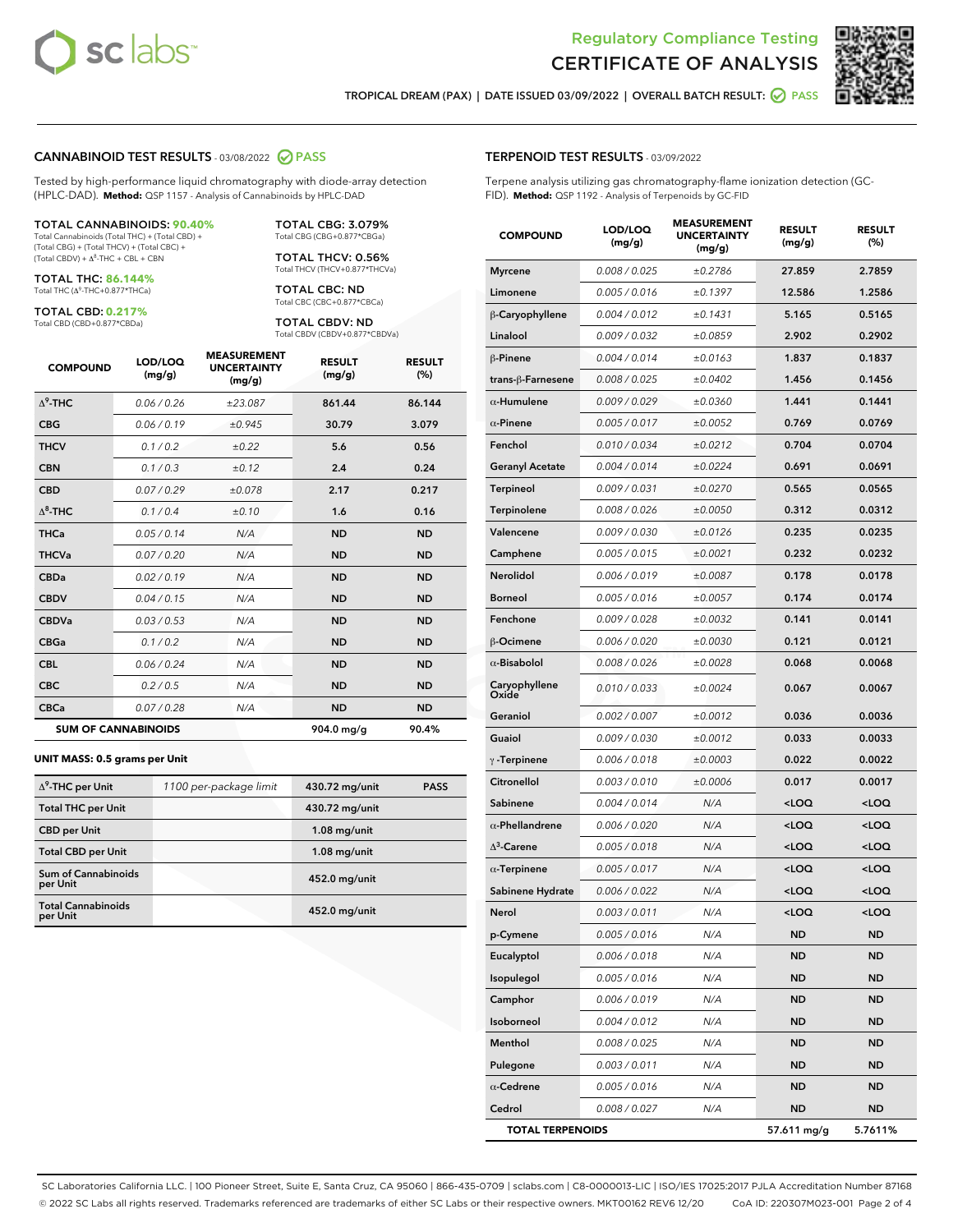



TROPICAL DREAM (PAX) | DATE ISSUED 03/09/2022 | OVERALL BATCH RESULT: @ PASS

## CATEGORY 1 PESTICIDE TEST RESULTS - 03/09/2022 2 PASS

Pesticide and plant growth regulator analysis utilizing high-performance liquid chromatography-mass spectrometry (HPLC-MS) or gas chromatography-mass spectrometry (GC-MS). \*GC-MS utilized where indicated. **Method:** QSP 1212 - Analysis of Pesticides and Mycotoxins by LC-MS or QSP 1213 - Analysis of Pesticides by GC-MS

| 0.03 / 0.08<br><b>ND</b><br>Aldicarb<br>$\ge$ LOD<br>N/A<br><b>PASS</b><br>Carbofuran<br><b>PASS</b><br>0.02 / 0.05<br>$>$ LOD<br>N/A<br><b>ND</b><br>Chlordane*<br>0.03/0.08<br>N/A<br><b>ND</b><br><b>PASS</b><br>$\ge$ LOD<br>Chlorfenapyr*<br>0.03/0.10<br><b>ND</b><br><b>PASS</b><br>$\ge$ LOD<br>N/A<br>Chlorpyrifos<br>0.02/0.06<br>$>$ LOD<br>N/A<br><b>ND</b><br><b>PASS</b><br>0.02 / 0.07<br>N/A<br><b>ND</b><br>Coumaphos<br>$\ge$ LOD<br><b>PASS</b><br>Daminozide<br>0.02 / 0.07<br>N/A<br><b>ND</b><br><b>PASS</b><br>$\ge$ LOD<br><b>Dichlorvos</b><br>0.03/0.09<br>N/A<br><b>ND</b><br>$\ge$ LOD<br><b>PASS</b><br>(DDVP)<br>Dimethoate<br>0.03/0.08<br>N/A<br><b>ND</b><br><b>PASS</b><br>$>$ LOD<br>Ethoprophos<br>0.03/0.10<br>$\ge$ LOD<br>N/A<br><b>ND</b><br><b>PASS</b><br>Etofenprox<br>0.02 / 0.06<br>N/A<br><b>ND</b><br><b>PASS</b><br>$>$ LOD<br>N/A<br>Fenoxycarb<br>0.03/0.08<br>$>$ LOD<br><b>ND</b><br><b>PASS</b><br>0.03 / 0.08<br>$\ge$ LOD<br>N/A<br><b>ND</b><br><b>PASS</b><br>Fipronil<br>Imazalil<br>0.02/0.06<br>$>$ LOD<br>N/A<br><b>ND</b><br><b>PASS</b><br><b>Methiocarb</b><br>0.02 / 0.07<br>N/A<br><b>ND</b><br><b>PASS</b><br>$\ge$ LOD<br>Parathion-methyl<br>0.03/0.10<br>N/A<br><b>ND</b><br><b>PASS</b><br>$\ge$ LOD<br>0.03/0.09<br>N/A<br><b>ND</b><br><b>PASS</b><br><b>Mevinphos</b><br>$>$ LOD<br>Paclobutrazol<br>0.02 / 0.05<br>N/A<br><b>ND</b><br><b>PASS</b><br>$\ge$ LOD<br>0.03/0.09<br>N/A<br><b>ND</b><br><b>PASS</b><br>$>$ LOD<br>Propoxur<br>0.03 / 0.08<br>$\ge$ LOD<br>N/A<br><b>ND</b><br><b>PASS</b><br>Spiroxamine<br>0.03/0.10<br>N/A<br><b>ND</b><br><b>PASS</b><br>Thiacloprid<br>$\ge$ LOD | <b>COMPOUND</b> | LOD/LOQ<br>$(\mu g/g)$ | <b>ACTION</b><br>LIMIT<br>$(\mu g/g)$ | <b>MEASUREMENT</b><br><b>UNCERTAINTY</b><br>$(\mu g/g)$ | <b>RESULT</b><br>$(\mu g/g)$ | <b>RESULT</b> |
|-----------------------------------------------------------------------------------------------------------------------------------------------------------------------------------------------------------------------------------------------------------------------------------------------------------------------------------------------------------------------------------------------------------------------------------------------------------------------------------------------------------------------------------------------------------------------------------------------------------------------------------------------------------------------------------------------------------------------------------------------------------------------------------------------------------------------------------------------------------------------------------------------------------------------------------------------------------------------------------------------------------------------------------------------------------------------------------------------------------------------------------------------------------------------------------------------------------------------------------------------------------------------------------------------------------------------------------------------------------------------------------------------------------------------------------------------------------------------------------------------------------------------------------------------------------------------------------------------------------------------------------------------------------------------------|-----------------|------------------------|---------------------------------------|---------------------------------------------------------|------------------------------|---------------|
|                                                                                                                                                                                                                                                                                                                                                                                                                                                                                                                                                                                                                                                                                                                                                                                                                                                                                                                                                                                                                                                                                                                                                                                                                                                                                                                                                                                                                                                                                                                                                                                                                                                                             |                 |                        |                                       |                                                         |                              |               |
|                                                                                                                                                                                                                                                                                                                                                                                                                                                                                                                                                                                                                                                                                                                                                                                                                                                                                                                                                                                                                                                                                                                                                                                                                                                                                                                                                                                                                                                                                                                                                                                                                                                                             |                 |                        |                                       |                                                         |                              |               |
|                                                                                                                                                                                                                                                                                                                                                                                                                                                                                                                                                                                                                                                                                                                                                                                                                                                                                                                                                                                                                                                                                                                                                                                                                                                                                                                                                                                                                                                                                                                                                                                                                                                                             |                 |                        |                                       |                                                         |                              |               |
|                                                                                                                                                                                                                                                                                                                                                                                                                                                                                                                                                                                                                                                                                                                                                                                                                                                                                                                                                                                                                                                                                                                                                                                                                                                                                                                                                                                                                                                                                                                                                                                                                                                                             |                 |                        |                                       |                                                         |                              |               |
|                                                                                                                                                                                                                                                                                                                                                                                                                                                                                                                                                                                                                                                                                                                                                                                                                                                                                                                                                                                                                                                                                                                                                                                                                                                                                                                                                                                                                                                                                                                                                                                                                                                                             |                 |                        |                                       |                                                         |                              |               |
|                                                                                                                                                                                                                                                                                                                                                                                                                                                                                                                                                                                                                                                                                                                                                                                                                                                                                                                                                                                                                                                                                                                                                                                                                                                                                                                                                                                                                                                                                                                                                                                                                                                                             |                 |                        |                                       |                                                         |                              |               |
|                                                                                                                                                                                                                                                                                                                                                                                                                                                                                                                                                                                                                                                                                                                                                                                                                                                                                                                                                                                                                                                                                                                                                                                                                                                                                                                                                                                                                                                                                                                                                                                                                                                                             |                 |                        |                                       |                                                         |                              |               |
|                                                                                                                                                                                                                                                                                                                                                                                                                                                                                                                                                                                                                                                                                                                                                                                                                                                                                                                                                                                                                                                                                                                                                                                                                                                                                                                                                                                                                                                                                                                                                                                                                                                                             |                 |                        |                                       |                                                         |                              |               |
|                                                                                                                                                                                                                                                                                                                                                                                                                                                                                                                                                                                                                                                                                                                                                                                                                                                                                                                                                                                                                                                                                                                                                                                                                                                                                                                                                                                                                                                                                                                                                                                                                                                                             |                 |                        |                                       |                                                         |                              |               |
|                                                                                                                                                                                                                                                                                                                                                                                                                                                                                                                                                                                                                                                                                                                                                                                                                                                                                                                                                                                                                                                                                                                                                                                                                                                                                                                                                                                                                                                                                                                                                                                                                                                                             |                 |                        |                                       |                                                         |                              |               |
|                                                                                                                                                                                                                                                                                                                                                                                                                                                                                                                                                                                                                                                                                                                                                                                                                                                                                                                                                                                                                                                                                                                                                                                                                                                                                                                                                                                                                                                                                                                                                                                                                                                                             |                 |                        |                                       |                                                         |                              |               |
|                                                                                                                                                                                                                                                                                                                                                                                                                                                                                                                                                                                                                                                                                                                                                                                                                                                                                                                                                                                                                                                                                                                                                                                                                                                                                                                                                                                                                                                                                                                                                                                                                                                                             |                 |                        |                                       |                                                         |                              |               |
|                                                                                                                                                                                                                                                                                                                                                                                                                                                                                                                                                                                                                                                                                                                                                                                                                                                                                                                                                                                                                                                                                                                                                                                                                                                                                                                                                                                                                                                                                                                                                                                                                                                                             |                 |                        |                                       |                                                         |                              |               |
|                                                                                                                                                                                                                                                                                                                                                                                                                                                                                                                                                                                                                                                                                                                                                                                                                                                                                                                                                                                                                                                                                                                                                                                                                                                                                                                                                                                                                                                                                                                                                                                                                                                                             |                 |                        |                                       |                                                         |                              |               |
|                                                                                                                                                                                                                                                                                                                                                                                                                                                                                                                                                                                                                                                                                                                                                                                                                                                                                                                                                                                                                                                                                                                                                                                                                                                                                                                                                                                                                                                                                                                                                                                                                                                                             |                 |                        |                                       |                                                         |                              |               |
|                                                                                                                                                                                                                                                                                                                                                                                                                                                                                                                                                                                                                                                                                                                                                                                                                                                                                                                                                                                                                                                                                                                                                                                                                                                                                                                                                                                                                                                                                                                                                                                                                                                                             |                 |                        |                                       |                                                         |                              |               |
|                                                                                                                                                                                                                                                                                                                                                                                                                                                                                                                                                                                                                                                                                                                                                                                                                                                                                                                                                                                                                                                                                                                                                                                                                                                                                                                                                                                                                                                                                                                                                                                                                                                                             |                 |                        |                                       |                                                         |                              |               |
|                                                                                                                                                                                                                                                                                                                                                                                                                                                                                                                                                                                                                                                                                                                                                                                                                                                                                                                                                                                                                                                                                                                                                                                                                                                                                                                                                                                                                                                                                                                                                                                                                                                                             |                 |                        |                                       |                                                         |                              |               |
|                                                                                                                                                                                                                                                                                                                                                                                                                                                                                                                                                                                                                                                                                                                                                                                                                                                                                                                                                                                                                                                                                                                                                                                                                                                                                                                                                                                                                                                                                                                                                                                                                                                                             |                 |                        |                                       |                                                         |                              |               |
|                                                                                                                                                                                                                                                                                                                                                                                                                                                                                                                                                                                                                                                                                                                                                                                                                                                                                                                                                                                                                                                                                                                                                                                                                                                                                                                                                                                                                                                                                                                                                                                                                                                                             |                 |                        |                                       |                                                         |                              |               |
|                                                                                                                                                                                                                                                                                                                                                                                                                                                                                                                                                                                                                                                                                                                                                                                                                                                                                                                                                                                                                                                                                                                                                                                                                                                                                                                                                                                                                                                                                                                                                                                                                                                                             |                 |                        |                                       |                                                         |                              |               |

#### CATEGORY 2 PESTICIDE TEST RESULTS - 03/09/2022 @ PASS

| <b>COMPOUND</b>          | LOD/LOQ<br>$(\mu g/g)$ | <b>ACTION</b><br><b>LIMIT</b><br>$(\mu g/g)$ | <b>MEASUREMENT</b><br><b>UNCERTAINTY</b><br>$(\mu g/g)$ | <b>RESULT</b><br>$(\mu g/g)$ | <b>RESULT</b> |
|--------------------------|------------------------|----------------------------------------------|---------------------------------------------------------|------------------------------|---------------|
| Abamectin                | 0.03/0.10              | 0.1                                          | N/A                                                     | <b>ND</b>                    | <b>PASS</b>   |
| Acephate                 | 0.02/0.07              | 0.1                                          | N/A                                                     | <b>ND</b>                    | <b>PASS</b>   |
| Acequinocyl              | 0.02/0.07              | 0.1                                          | N/A                                                     | <b>ND</b>                    | <b>PASS</b>   |
| Acetamiprid              | 0.02/0.05              | 0.1                                          | N/A                                                     | <b>ND</b>                    | <b>PASS</b>   |
| Azoxystrobin             | 0.02 / 0.07            | 0.1                                          | N/A                                                     | <b>ND</b>                    | <b>PASS</b>   |
| <b>Bifenazate</b>        | 0.01/0.04              | 0.1                                          | N/A                                                     | <b>ND</b>                    | <b>PASS</b>   |
| <b>Bifenthrin</b>        | 0.02 / 0.05            | 3                                            | N/A                                                     | <b>ND</b>                    | <b>PASS</b>   |
| <b>Boscalid</b>          | 0.03/0.09              | 0.1                                          | N/A                                                     | <b>ND</b>                    | <b>PASS</b>   |
| Captan                   | 0.19/0.57              | 0.7                                          | N/A                                                     | <b>ND</b>                    | <b>PASS</b>   |
| Carbaryl                 | 0.02/0.06              | 0.5                                          | N/A                                                     | <b>ND</b>                    | <b>PASS</b>   |
| Chlorantranilip-<br>role | 0.04/0.12              | 10                                           | N/A                                                     | <b>ND</b>                    | <b>PASS</b>   |
| Clofentezine             | 0.03/0.09              | 0.1                                          | N/A                                                     | <b>ND</b>                    | <b>PASS</b>   |

#### CATEGORY 2 PESTICIDE TEST RESULTS - 03/09/2022 continued

| <b>COMPOUND</b>               | LOD/LOQ<br>(µg/g) | <b>ACTION</b><br><b>LIMIT</b><br>$(\mu g/g)$ | <b>MEASUREMENT</b><br><b>UNCERTAINTY</b><br>$(\mu g/g)$ | <b>RESULT</b><br>(µg/g) | <b>RESULT</b> |
|-------------------------------|-------------------|----------------------------------------------|---------------------------------------------------------|-------------------------|---------------|
| Cyfluthrin                    | 0.12 / 0.38       | $\overline{c}$                               | N/A                                                     | <b>ND</b>               | <b>PASS</b>   |
| Cypermethrin                  | 0.11 / 0.32       | $\mathcal{I}$                                | N/A                                                     | <b>ND</b>               | <b>PASS</b>   |
| <b>Diazinon</b>               | 0.02 / 0.05       | 0.1                                          | N/A                                                     | <b>ND</b>               | <b>PASS</b>   |
| Dimethomorph                  | 0.03 / 0.09       | 2                                            | N/A                                                     | <b>ND</b>               | <b>PASS</b>   |
| Etoxazole                     | 0.02 / 0.06       | 0.1                                          | N/A                                                     | <b>ND</b>               | <b>PASS</b>   |
| Fenhexamid                    | 0.03 / 0.09       | 0.1                                          | N/A                                                     | <b>ND</b>               | <b>PASS</b>   |
| Fenpyroximate                 | 0.02 / 0.06       | 0.1                                          | N/A                                                     | <b>ND</b>               | <b>PASS</b>   |
| Flonicamid                    | 0.03 / 0.10       | 0.1                                          | N/A                                                     | <b>ND</b>               | <b>PASS</b>   |
| Fludioxonil                   | 0.03 / 0.10       | 0.1                                          | N/A                                                     | <b>ND</b>               | <b>PASS</b>   |
| Hexythiazox                   | 0.02 / 0.07       | 0.1                                          | N/A                                                     | <b>ND</b>               | <b>PASS</b>   |
| Imidacloprid                  | 0.04 / 0.11       | 5                                            | N/A                                                     | <b>ND</b>               | <b>PASS</b>   |
| Kresoxim-methyl               | 0.02 / 0.07       | 0.1                                          | N/A                                                     | <b>ND</b>               | <b>PASS</b>   |
| Malathion                     | 0.03 / 0.09       | 0.5                                          | N/A                                                     | <b>ND</b>               | <b>PASS</b>   |
| Metalaxyl                     | 0.02 / 0.07       | $\overline{c}$                               | N/A                                                     | <b>ND</b>               | <b>PASS</b>   |
| Methomyl                      | 0.03 / 0.10       | 1                                            | N/A                                                     | <b>ND</b>               | <b>PASS</b>   |
| Myclobutanil                  | 0.03 / 0.09       | 0.1                                          | N/A                                                     | <b>ND</b>               | <b>PASS</b>   |
| Naled                         | 0.02 / 0.07       | 0.1                                          | N/A                                                     | <b>ND</b>               | <b>PASS</b>   |
| Oxamyl                        | 0.04 / 0.11       | 0.5                                          | N/A                                                     | <b>ND</b>               | <b>PASS</b>   |
| Pentachloronitro-<br>benzene* | 0.03 / 0.09       | 0.1                                          | N/A                                                     | <b>ND</b>               | <b>PASS</b>   |
| Permethrin                    | 0.04 / 0.12       | 0.5                                          | N/A                                                     | <b>ND</b>               | <b>PASS</b>   |
| Phosmet                       | 0.03 / 0.10       | 0.1                                          | N/A                                                     | <b>ND</b>               | <b>PASS</b>   |
| Piperonyl<br><b>Butoxide</b>  | 0.02 / 0.07       | 3                                            | N/A                                                     | <b>ND</b>               | <b>PASS</b>   |
| Prallethrin                   | 0.03 / 0.08       | 0.1                                          | N/A                                                     | <b>ND</b>               | <b>PASS</b>   |
| Propiconazole                 | 0.02 / 0.07       | 0.1                                          | N/A                                                     | <b>ND</b>               | <b>PASS</b>   |
| Pyrethrins                    | 0.04 / 0.12       | 0.5                                          | N/A                                                     | <b>ND</b>               | <b>PASS</b>   |
| Pyridaben                     | 0.02 / 0.07       | 0.1                                          | N/A                                                     | <b>ND</b>               | <b>PASS</b>   |
| Spinetoram                    | 0.02 / 0.07       | 0.1                                          | N/A                                                     | <b>ND</b>               | <b>PASS</b>   |
| Spinosad                      | 0.02 / 0.07       | 0.1                                          | N/A                                                     | <b>ND</b>               | <b>PASS</b>   |
| Spiromesifen                  | 0.02 / 0.05       | 0.1                                          | N/A                                                     | <b>ND</b>               | <b>PASS</b>   |
| Spirotetramat                 | 0.02 / 0.06       | 0.1                                          | N/A                                                     | <b>ND</b>               | <b>PASS</b>   |
| Tebuconazole                  | 0.02 / 0.07       | 0.1                                          | N/A                                                     | <b>ND</b>               | <b>PASS</b>   |
| Thiamethoxam                  | 0.03 / 0.10       | 5                                            | N/A                                                     | <b>ND</b>               | <b>PASS</b>   |
| Trifloxystrobin               | 0.03 / 0.08       | 0.1                                          | N/A                                                     | <b>ND</b>               | <b>PASS</b>   |

SC Laboratories California LLC. | 100 Pioneer Street, Suite E, Santa Cruz, CA 95060 | 866-435-0709 | sclabs.com | C8-0000013-LIC | ISO/IES 17025:2017 PJLA Accreditation Number 87168 © 2022 SC Labs all rights reserved. Trademarks referenced are trademarks of either SC Labs or their respective owners. MKT00162 REV6 12/20 CoA ID: 220307M023-001 Page 3 of 4